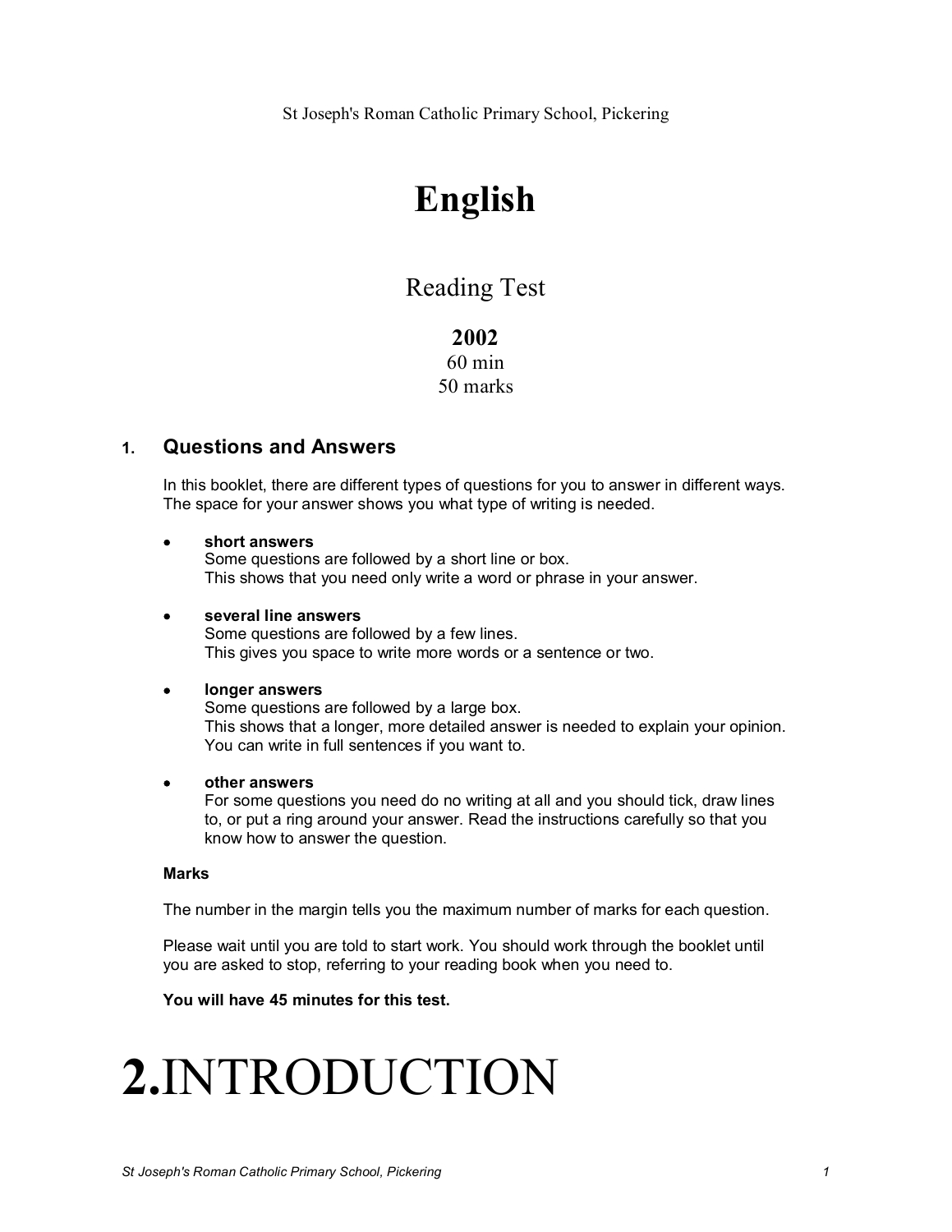*THE texts show some different views of forest fires and their effects.* 

*In England, forest fires are rare and can be destructive. In many other parts of the world, where they happen quite frequently, they can have a beneficial effect.* 

*A forest fire can burn for days, or even weeks, through many square kilometres of land. Newspapers and television reports show dramatic pictures of whole forests ablaze.*

*But the news reports do not mention that these huge fires can have good effects as well as bad. Although they destroy much of the forest, they also help it to grow again more healthily.*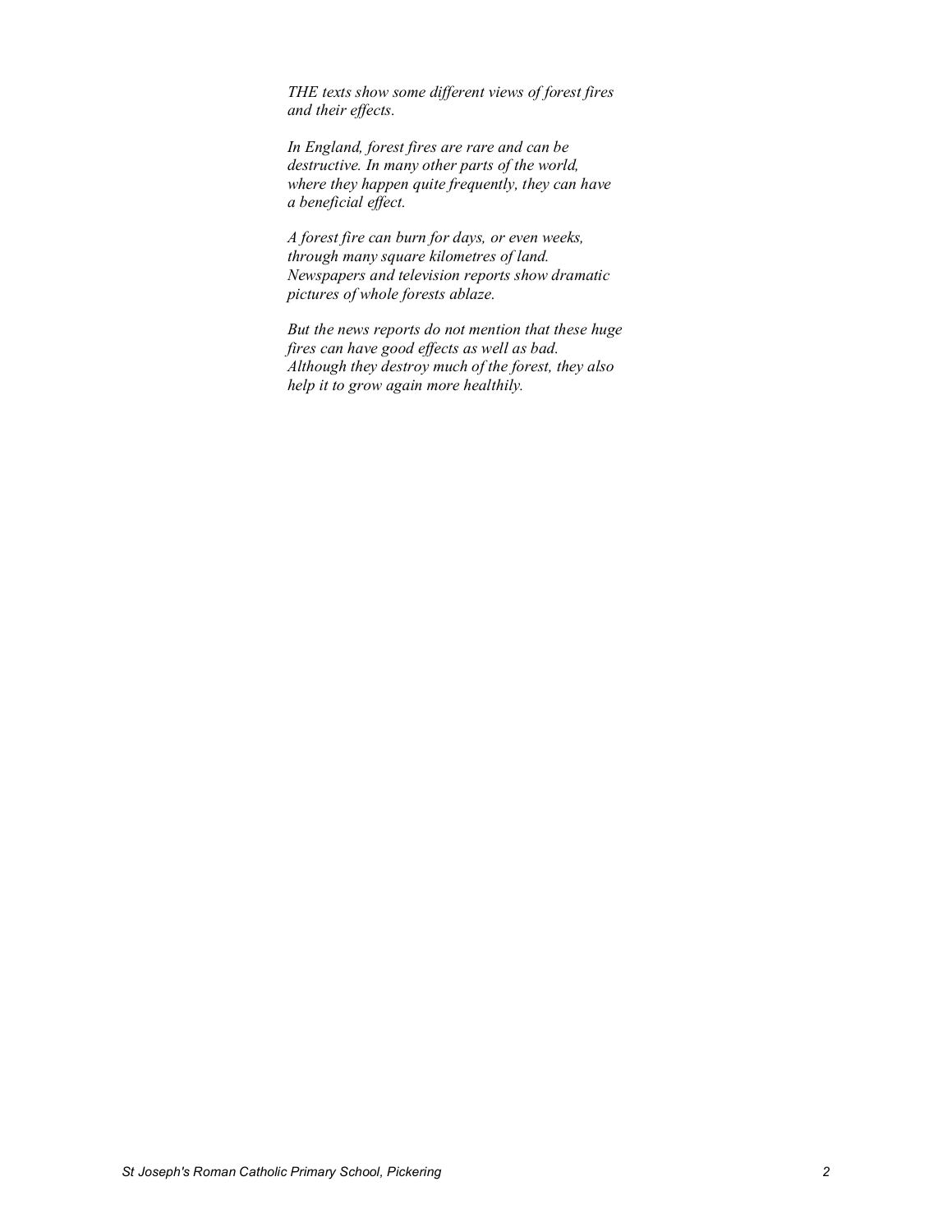# The Spark of New Life

**Would you believe that the effects of a forest fire can be beneficial as well as destructive? The fire is part of a cycle that helps new life to grow.** 

> **A forest fire destroys many trees and other plants.**



When there is a lot of old, dead wood on the forest floor, it catches alight easily and burns fiercely. Animals are good at finding safe places and most of them survive. Approximately 30,000 elk live in Yellowstone National Park but in the fires of 1988 only about 240 were killed.

**Seedlings grow on the newly cleared and fertilised ground.** 



**An established forest is home to many different plants and animals.** 

There is always a danger of fire in the forest. Fires can be caused by people being careless, or by lightning strikes. Scientists have calculated that lightning starts over half of all forest fires in the west of the United States.



**New species of trees grow and larger animals return to the forest.**

In Alaska in the 1930s, fires broke out and destroyed several forests of black spruce trees. Soon after the fires, grasses and plants quickly began to grow on the bare ground and insects and small animals came to feed on them. A few years later, forest rangers noticed that different kinds of trees were growing there. These new trees attracted moose and other animals which had not previously inhabited the forest.



A type of tree in North America known as a 'fire pine' benefits from the heat generated by a fire. The seeds are held in place in the cones by a sticky substance called resin. During a fire, the mature tree may be killed but the cones fall to the ground and the resin melts, releasing thousands of new seeds to grow.

**Small animals and insects return to the forest and adapt to their new environment.** 



After fires in the rainforests of Borneo in 1983, scientists studied how certain animals adapted to the changed habitat. They noticed that a group of macaque monkeys changed their pre-fire diet of fruits, seeds and flowers to dried fruits, young shoots and insects after the fire.

Photographs (bottom right) courtesy of British Broadcasting Corporation. All other photographs used with permission of Corbis.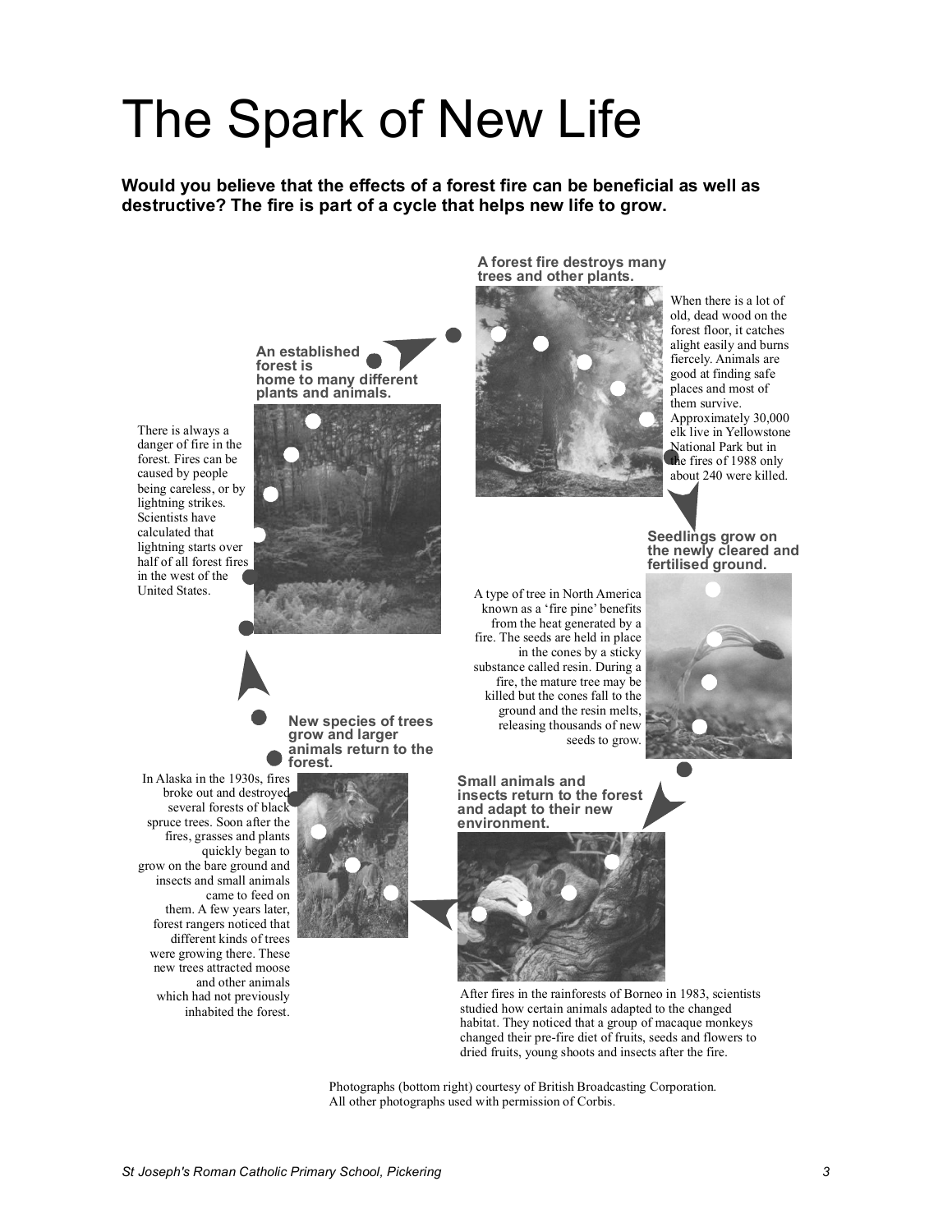### **3. These questions are about** *The Spark of New Life.*

Choose the best word or group of words to fit the passage and put *a ring* around your choice.

1. Many forest fires are caused by

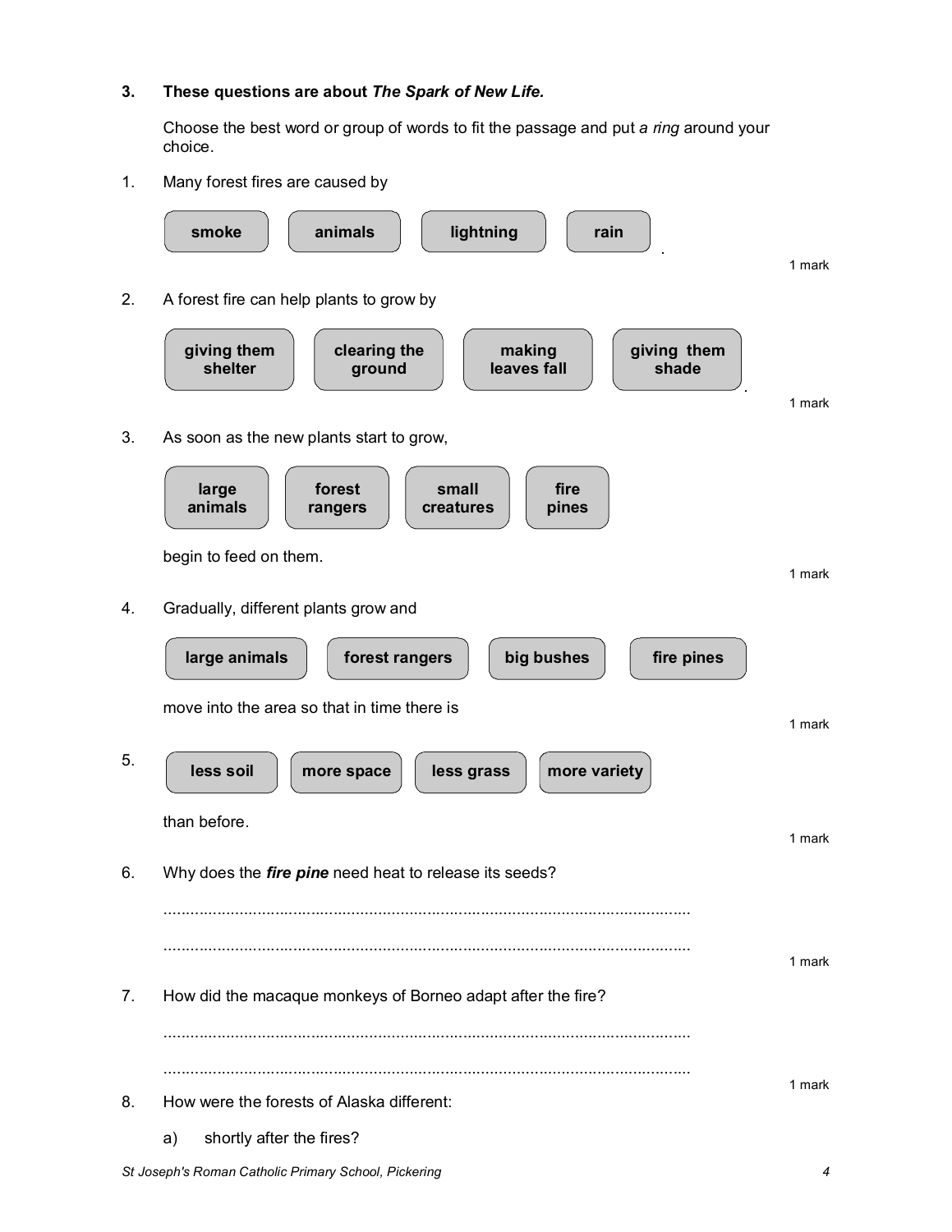|    |                              | mark |
|----|------------------------------|------|
| b) | a few years after the fires? |      |
|    |                              |      |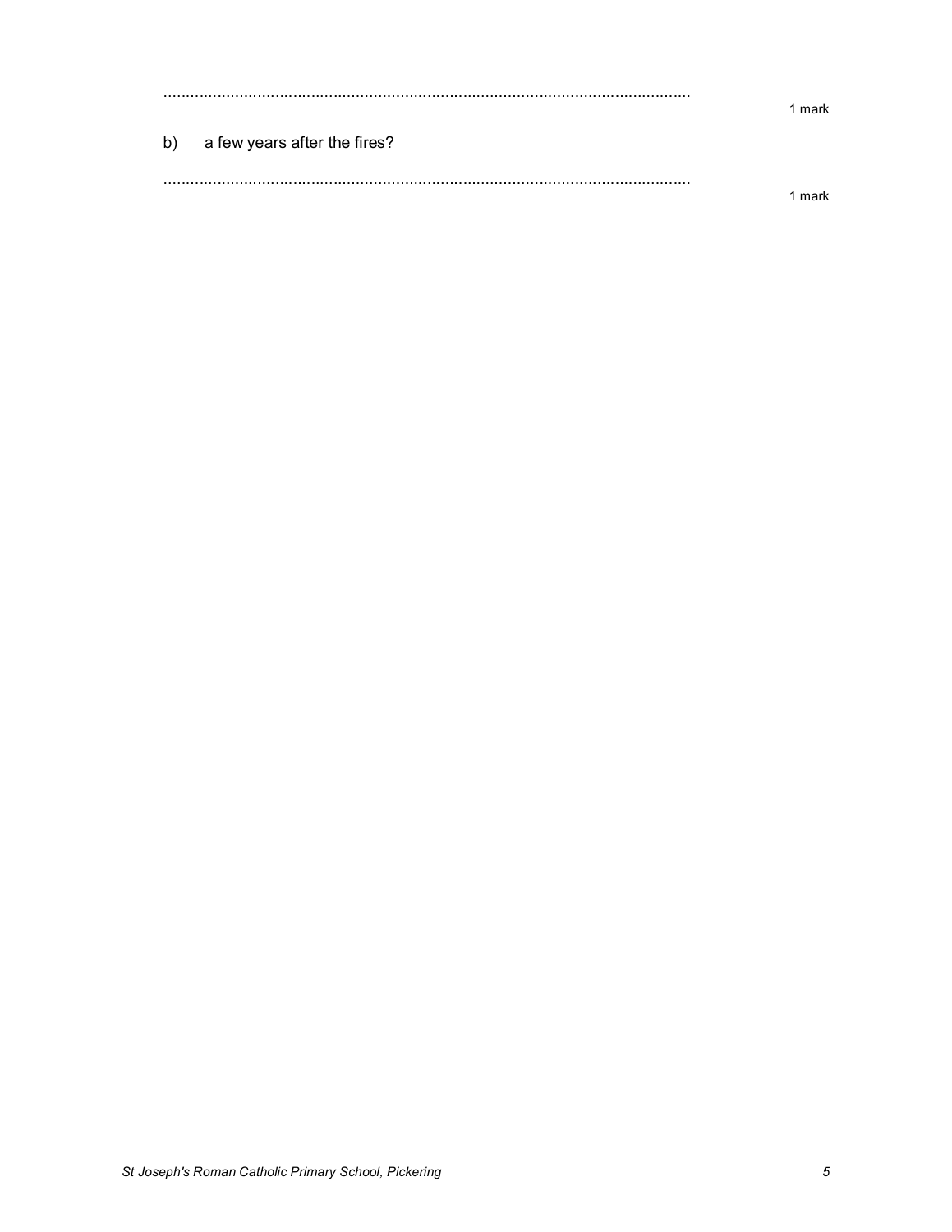

............................................................................................................



3 marks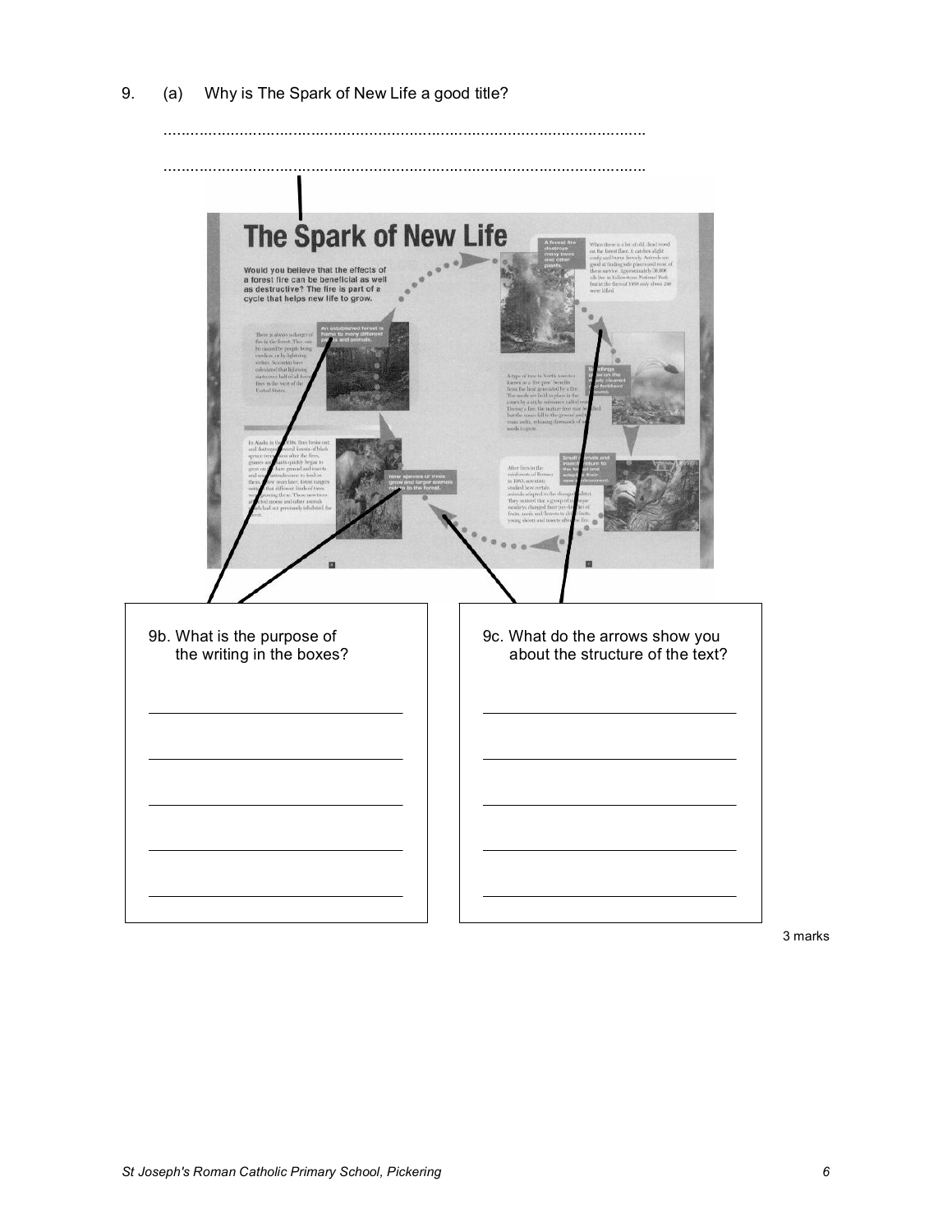**4.** There's a Fire in the Forest

*There's a fire in the forest! The creatures are fleeing The flames close behind With the wind driving onward. From underbrush up to The high moving tree-tops The fire's surging forward. There's a fire in the forest; The whole woods are burning. The whole world is burning! The creatures are seeking The safety of streams Beyond the hot burning. The creatures are fleeing; They are labouring, straining To reach the cool river They know just beyond them, To escape the fierce burning, To reach the cool stream For which they are yearning.*

> *by W.W.E. Ross with permission of Mary L. Hutton.*

### **5. These questions are about the poem** *There's a Fire in the Forest*.

| 1. | In the poem, what are the forest animals: |                |        |  |
|----|-------------------------------------------|----------------|--------|--|
|    | a)                                        | escaping from? |        |  |
|    |                                           |                | 1 mark |  |
|    | b)                                        | looking for?   |        |  |
|    |                                           |                | ma     |  |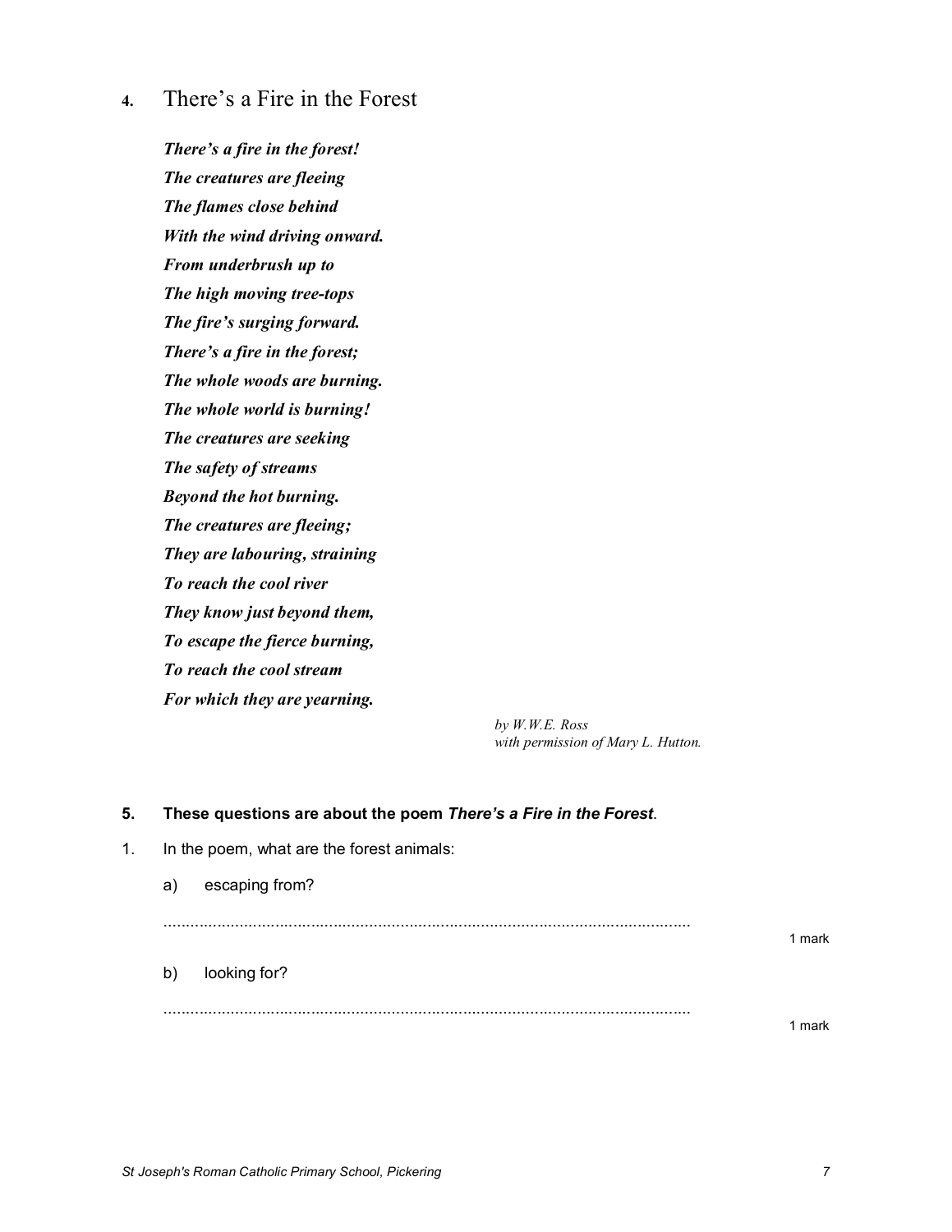| 2. | Find two verbs in the poem that suggest movement.<br>Write one word next to each dot. |        |
|----|---------------------------------------------------------------------------------------|--------|
|    | $\cdot$ 1                                                                             |        |
|    | $\cdot 2$                                                                             | 1 mark |
| 3. | What is the main idea of the second verse of the poem?                                |        |
|    | Tick the best answer.                                                                 |        |
|    | the speed and heat of the fire                                                        |        |
|    | the size and depth of the river                                                       |        |
|    | the fear and urgency of the animals                                                   |        |
|    | the thirst and hunger of the animals                                                  | 1 mark |
| 4. | How has the feeling of panic been created in this poem:                               |        |
|    | a)                                                                                    |        |
|    |                                                                                       | 1 mark |
|    | b)                                                                                    |        |
|    |                                                                                       | 1 mark |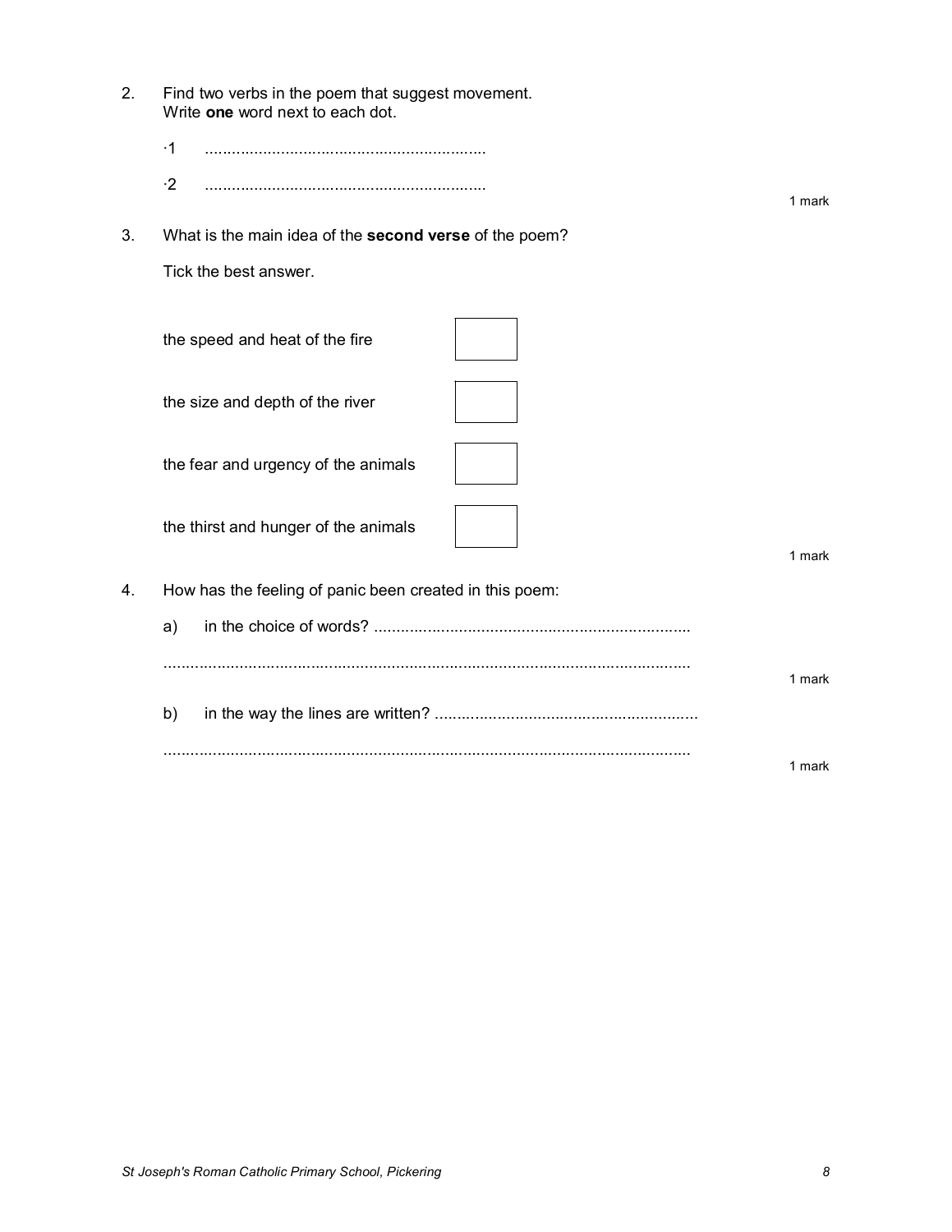## *The Flames Come Closer*

*A baby impala is born on the African plains. A thunderstorm starts a fire some miles off. The smoke and flames are too far off to worry the impala doe, its mother … for the moment.*



I he new-born baby was struggling to stand, helped by his mother who nudged him with her soft muzzle. The baby rose, fell, rose again.

After ten minutes he was standing and trying to take his first feed. In that time the peace of the morning was going.

To the north there was a widening belt of smoke, in which the crimson of flames flickered. The bone dry grass was burning in a wall of fire which seemed to create its own wind. At more than a walking pace the wind blew the fire southwards.

Out of the grass, insects rose in their thousands and, within minutes, birds were congregating as if called to a free feast. They kept just ahead of the thickening smoke, gulping down the dazed insects as they fled before the fire.

The animals began to move south. The baboons were the first to take the alarm. With the old dog baboons barking furiously and nipping at the hindquarters of the stragglers, the families moved out of harm's way, the babies clinging underneath their mothers, whimpering.

Zebra, impala, wildebeest, a pride of lions and two cheetahs, all headed away from the approaching flames. There was a vague smell of burning covering the whole landscape, even when the fire was still two miles away. Only those unable to run stayed to wait for the terror which would not stop until it came to bare ground, and there was nothing else to burn.

The impala doe was nervous, and when a family of wild dogs ran by without even giving her a second glance, it seemed to make her even more determined to move. She got her baby to feed and, when he had taken all he could and wanted to lie down and rest, she butted him gently to his feet again.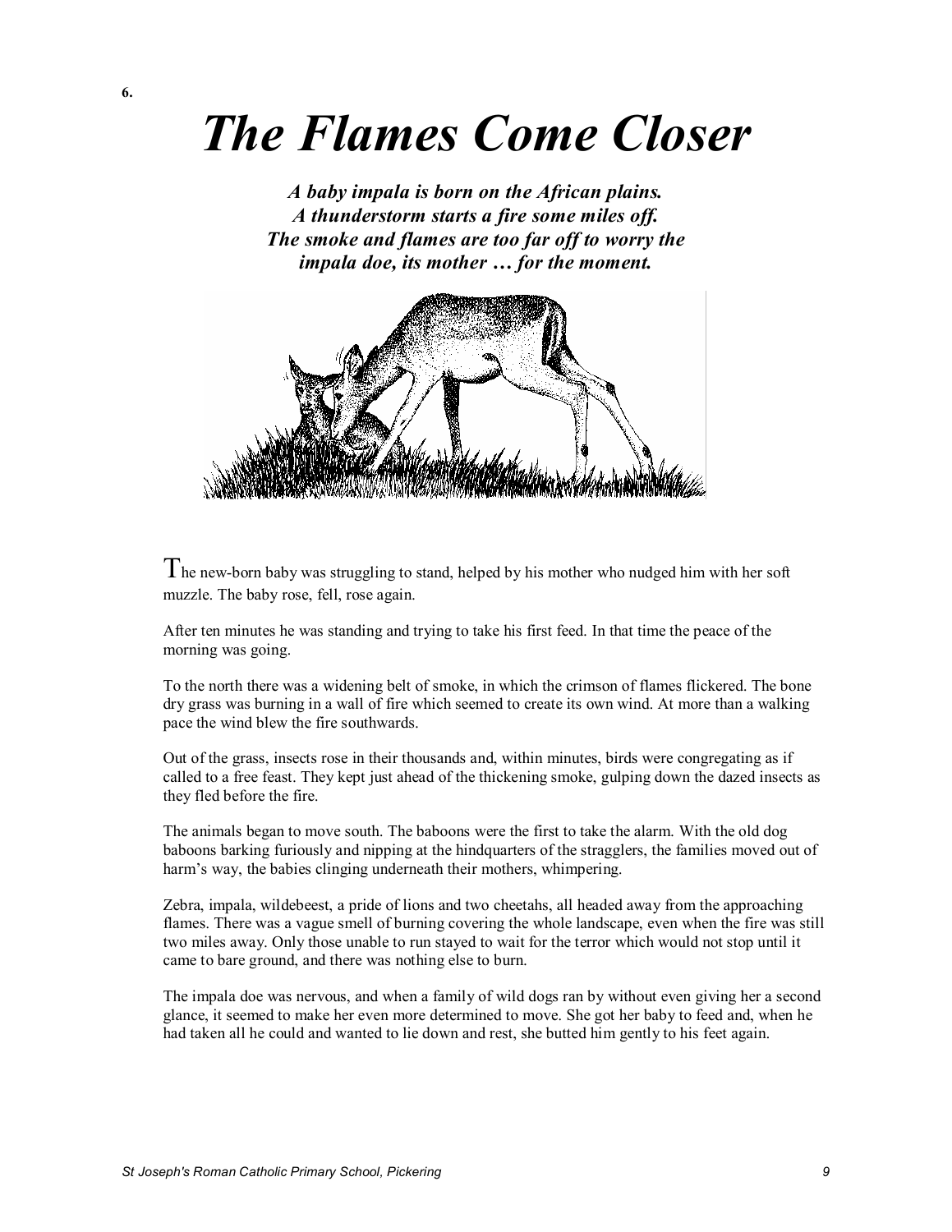He tottered a dozen yards, then gave an excited little jump, only to topple and lie panting. His mother butted him gently again, encouraging him to stand. She ran a few yards away and her son bleated in terror. She came back and stood close, making coaxing sounds, and he struggled again to his feet. His mother turned and walked away, calling to him.



Bleating feebly, as if trying to tell his mother he was doing his very best, the new-born impala began to run. His spindly legs looked far too thin and shaky to support even a body as delicate as his. Yet he ran at least three yards before slipping into a wart hog hole.

For a moment the impala stared with widening eyes at the spot where her baby had been a moment before, then she bounded back. He was there, staring up with big brown eyes, and it was a minute or more before he tried to get out. He was still too young to be afraid.

The smell of burning was greater now. The impala doe knew the danger. At other times it had been easy enough to escape the approaching flames. She could leap thirty feet at a time ... but her baby could not even walk now.

It took several minutes to get him out of the hole, and then he stood on three legs. He had injured a back leg. It was not serious, but it meant he would have to walk slowly, with a limp.

There were no other animals about now. They were all moving south, just a little more quickly than the fire. They were in no real danger.

The impala mother and son moved at only half the speed of the advancing fire. Very soon she could hear the warning crackle as the flames ate up the dead grass, and even consumed shrubs and small trees.

They found themselves at a dried-up river bed. The baby impala, so tired now that his legs were trembling, rolled down the steep bank and lay too exhausted to get to his feet. Now there was thick smoke billowing overhead, and the crackling roar of the fire was terrifyingly loud.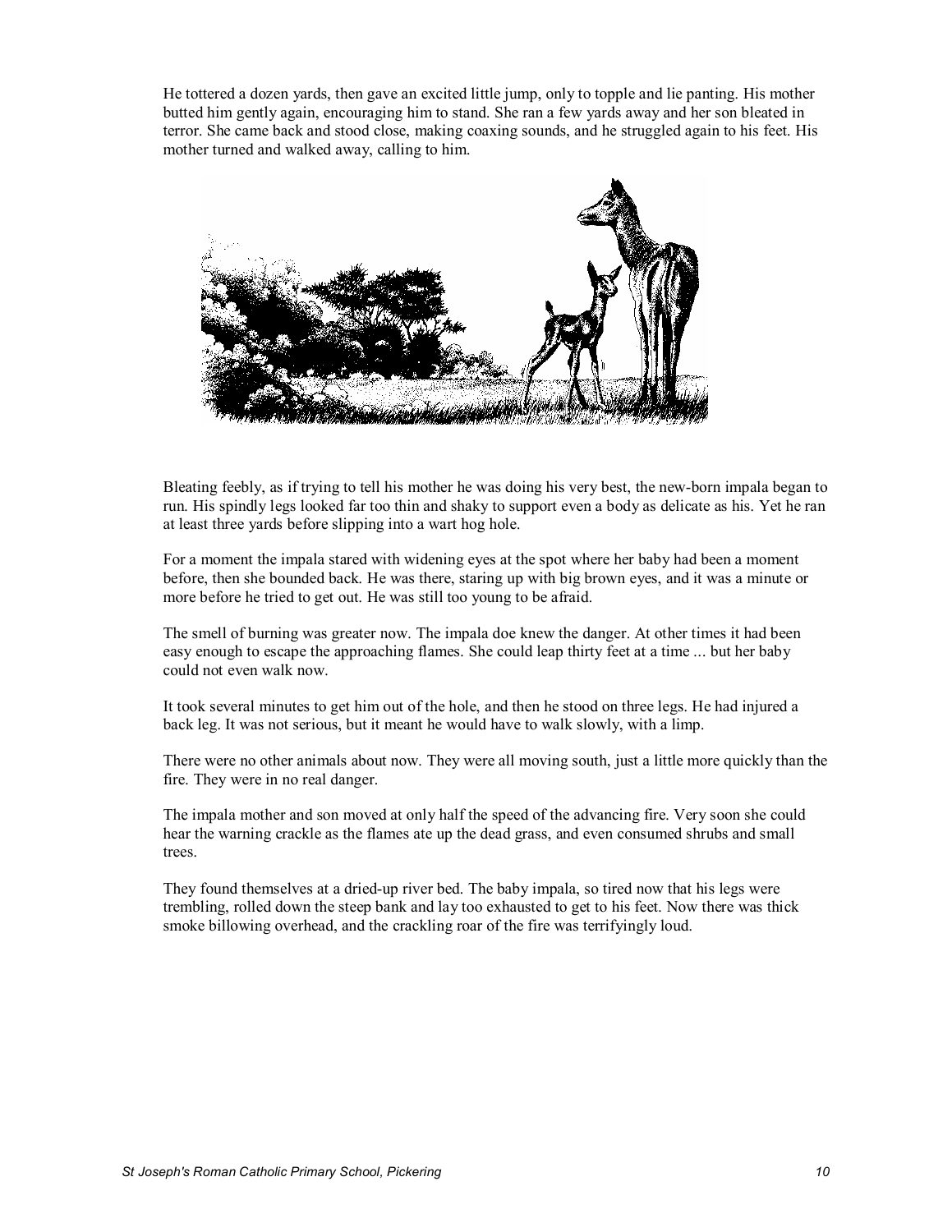The impala doe, eyes bulging with fear, leaped across the dry stream bed, and hesitated as if not quite sure whether to leap up the steep bank, and so go on to safety. The fawn watched her, and his anxious cries were drowned by the roar and crackle of the fire.



His mother came back to him in one beautiful bound. Above her, smoke and burning grass swept over the edge of the bank, forming a curtain which shut out the sky. The impala doe suddenly lay down, partly covering her baby.

The fire leaped across the dry river bed. It flared up on the other side. There were a few moments when the air was almost too hot to breathe, then the flames had gone; only smoke and ash remained. A welcome breath of air swept softly down the dried river bed, and the smoke swirled and eddied, then began to lift upwards. For the impala and her baby, the danger had passed.

from *The Empty Land* by Arthur Catherall

### **7. These questions are about the extract from the story** *The Flames Come Closer*.

1. Choose the best group of words to complete the sentence and put *a ring* around your choice.

The flames move quickly because of



2. Underline **two** words in the paragraph below which describe the impala doe's feelings:

*The impala doe was nervous, and when a family of wild dogs ran by without even giving her a second glance, it seemed to make her even more determined to move. She got her baby to feed and, when he had taken all he could and wanted to lie down and rest, she butted him gently to his feet again.*

1 mark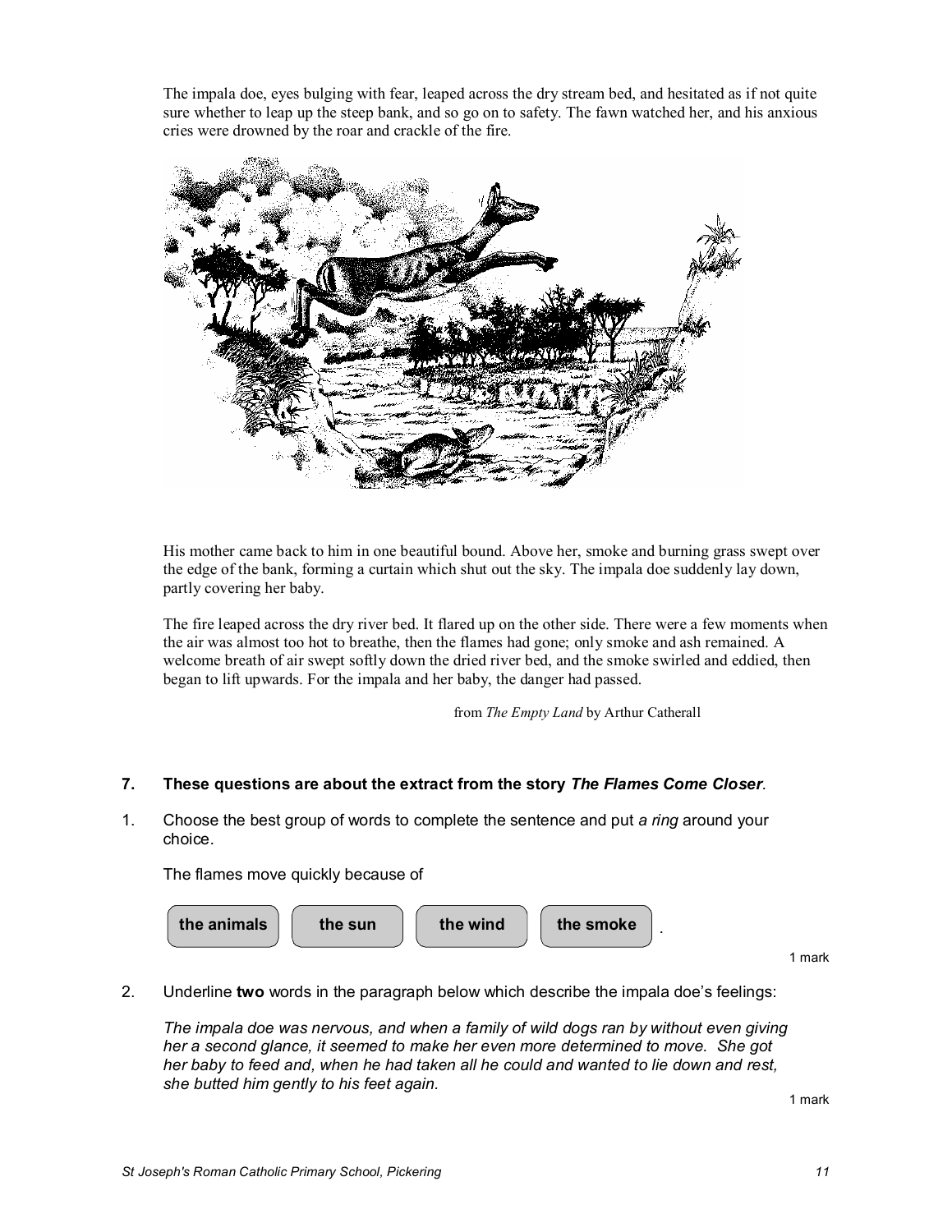3. Here are some of the main events from the story. Number them to show the sequence of events.

One has been done for you.

Impala doe lies down covering the baby impala.

Impala doe encourages baby impala to stand. **1** 

Baby impala rolls down bank of dried-up river bed.

Animals begin to flee from the approaching fire.

Baby impala falls down wart hog hole.

2 marks

1 mark

4. Choose the best group of words to complete the sentence and put *a ring* around your choice.

The impala doe is in particular danger because

|    | she is<br>nearest to<br>the fire                       | the other<br>animals<br>may<br>catch her | she cannot<br>move fast<br>because of<br>the baby | she cannot<br>run because<br>she is<br>injured |        |
|----|--------------------------------------------------------|------------------------------------------|---------------------------------------------------|------------------------------------------------|--------|
|    |                                                        |                                          |                                                   |                                                | 1 mark |
| 5. | Only those unable to run stayed to wait for the terror |                                          |                                                   |                                                |        |
|    |                                                        |                                          |                                                   |                                                |        |

- - a) What is *the terror*?

.................................................

b) Why do you think the writer used the word *terror*? ......................................................................................................................

...................................................................................................................... ...................................................................................................................... 1 mark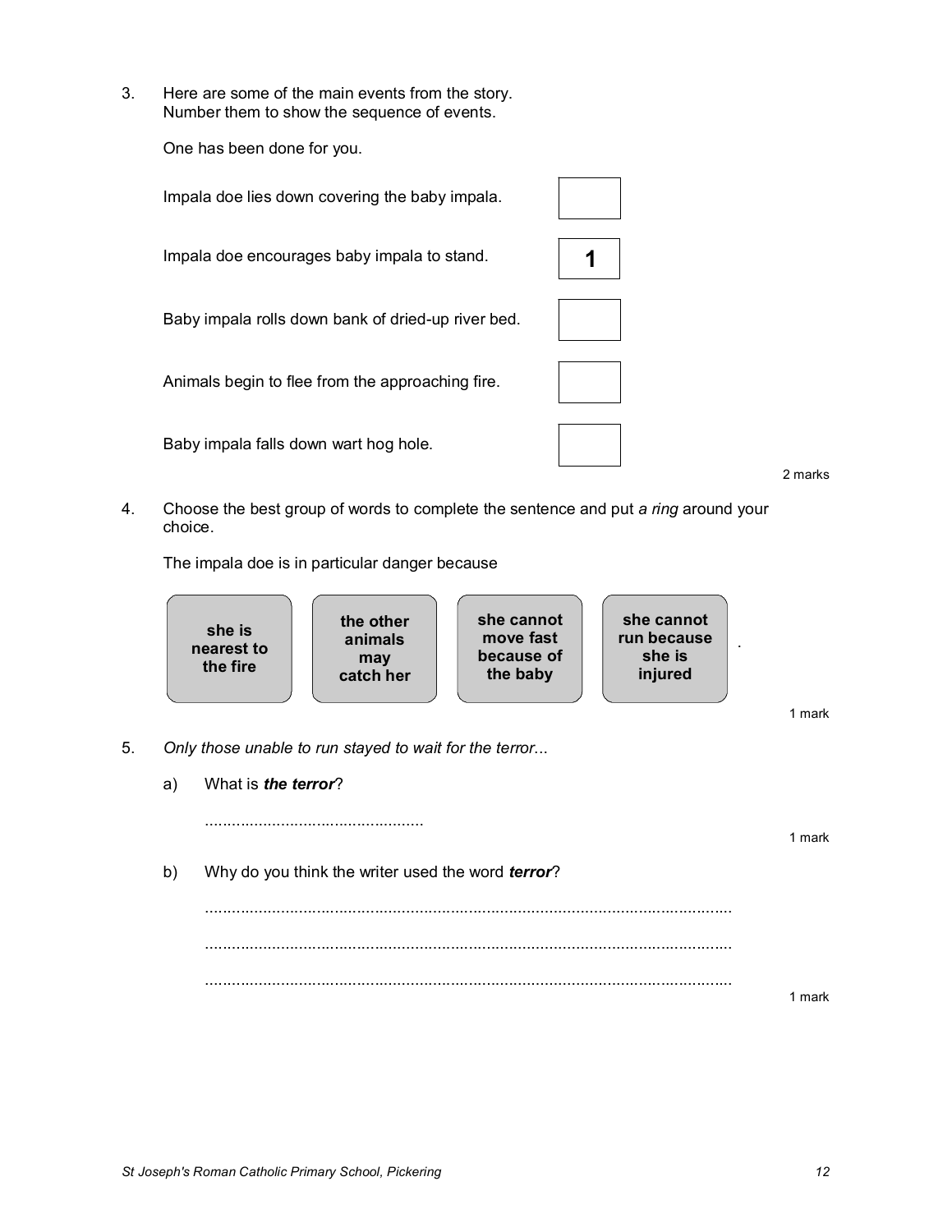6. He was still too young to be afraid.

Explain what this means and why it is important to the story.

2 marks

 $7.$ The impala doe hesitated as if not quite sure whether to leap up the steep bank...

Explain fully what this shows about the impala doe's actions and feelings at this point in the story.

3 marks His mother came back to him in one beautiful bound. Why has the word beautiful been used to describe the impala doe's action? 

9. Find and copy a phrase which tells you that the impala doe and her baby were safe.

8.

1 mark

2 marks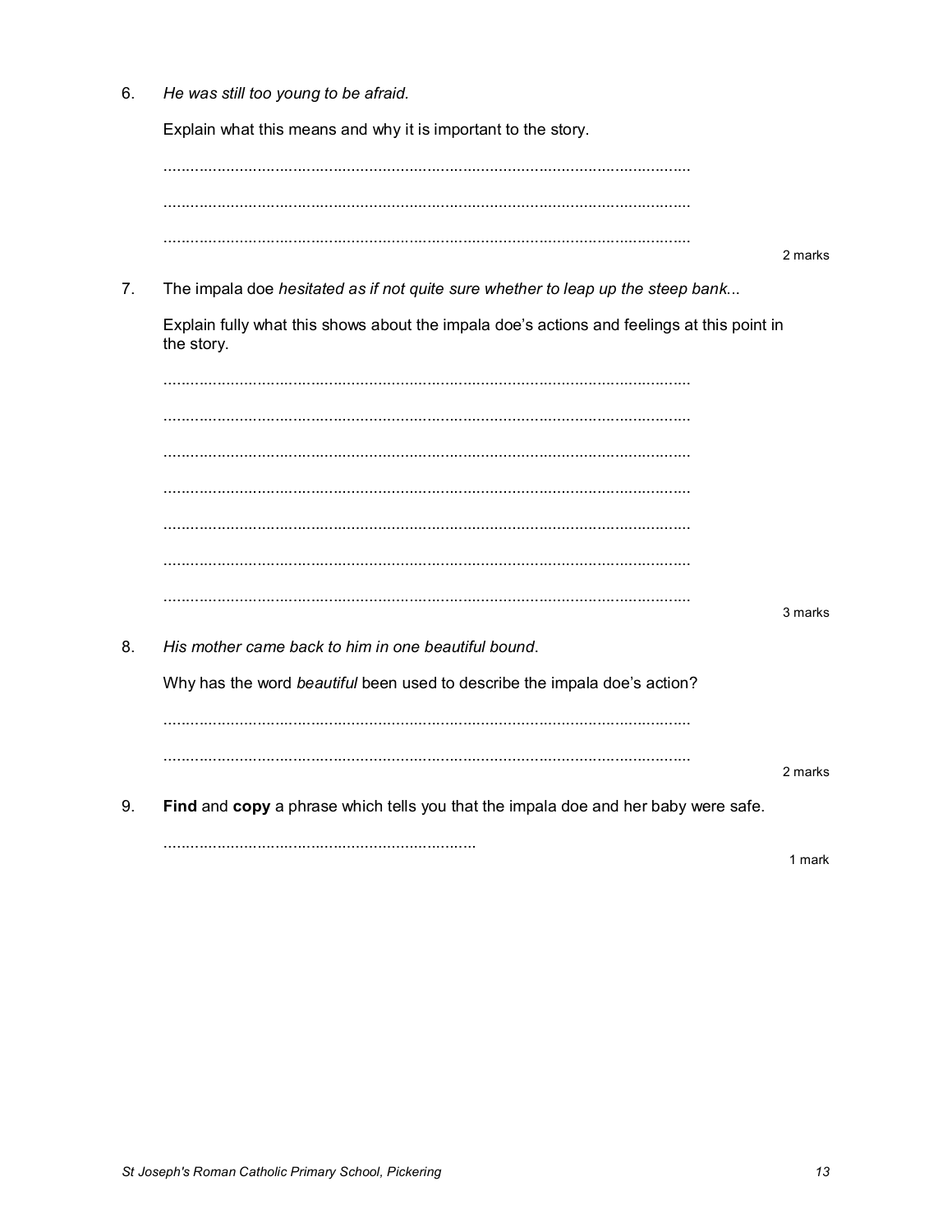10. Look at the first three paragraphs starting from

*Out of the grass...*

How does the writer build up the sense of fear as the fire approaches?

| 3 marks |
|---------|

**8.** 

**NEWS**.................. WEDNESDAY, AUGUST 22, 2000

### **Fire threatens thousands of acres**

**FIRE fighters are still attempting to gain control of the fire raging through 2,400 acres of dense forest in Westland.** 

### **By Susan Elliot**

Soldiers yesterday joined forest rangers in making a fire break, cutting down trees ahead of the fire to stop it spreading further. But then the wind changed and the fire suddenly veered northwards, so the flames continue on their destructive path.

Although the fire is progressing at great speed, the vast area is uninhabited and no human life is threatened.



**Fire fighter Joe Millar:**

**'This fire's like an untamed hungry beast.'**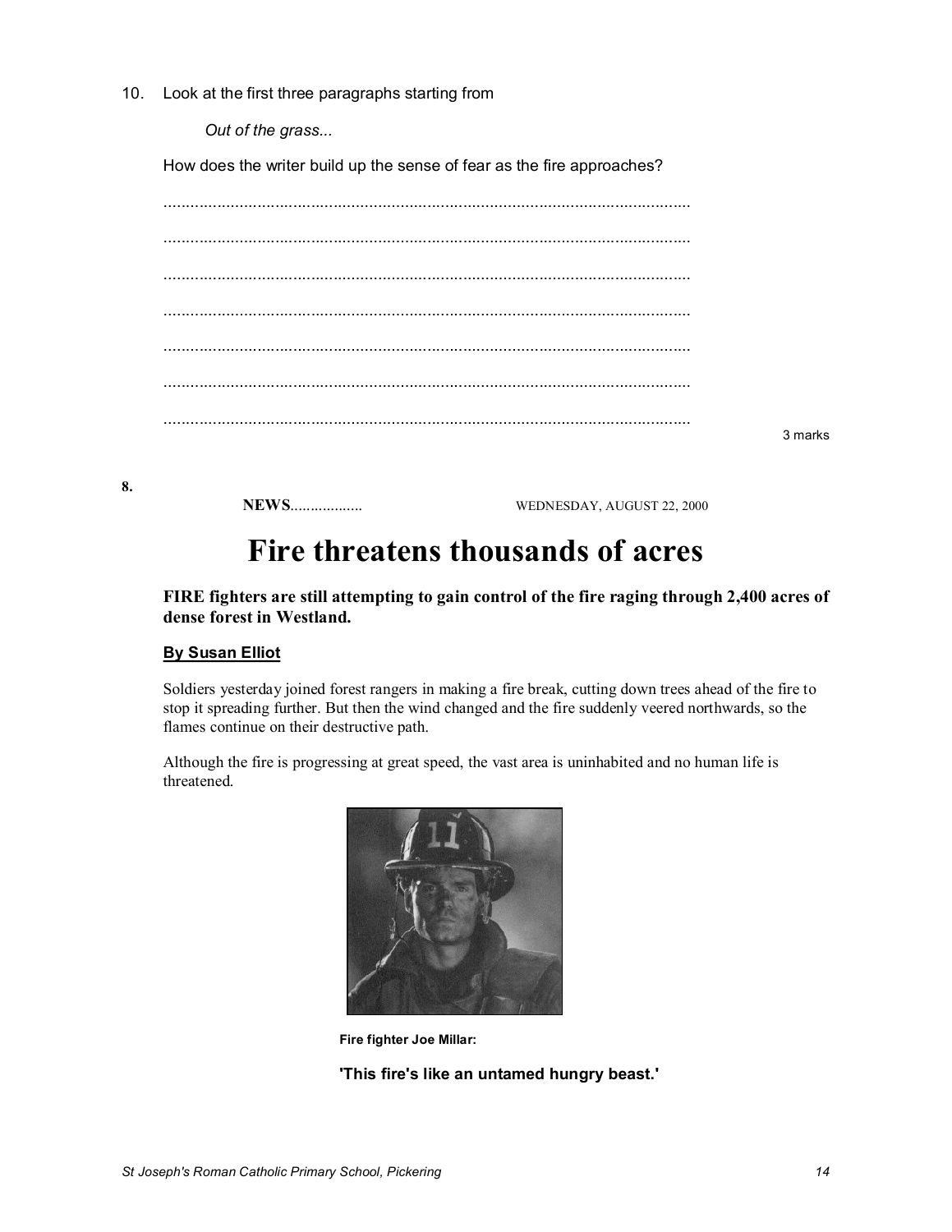Fire fighter Joe Millar said yesterday: 'This fire's like an untamed hungry beast – the moment you think you've got it under control it surprises you with a sudden movement and it's escaped. That's what happened when the wind changed.'



Millar and his colleagues are standing by with high-tech equipment and foam-spraying helicopters to make their next attempt at taming the blaze.

But not everyone agrees with their action. Also on the scene is Carol Parker, an expert from The Forestry Ecological Survey. She says: 'We have argued for several years that it's a waste of resources to try to control a fire like this, where there's no threat to human life or property.'

Parker points to other parts of the world where 'let-burn' policies have been adopted as part of forest management. This means closely watching the fire but making no attempt to extinguish it. She explains: 'The forest will grow again after the fire – this should be seen as just one stage in a cycle of regeneration.'



**Carol Parker:**

#### **'It is far better to manage the forest properly.'**

For Joe Millar, tracking the progress of the fire from a lookout post, these arguments are beside the point. 'At daybreak we'll tackle the fire from the air. You can't just stand and watch the forest being devoured and do nothing.'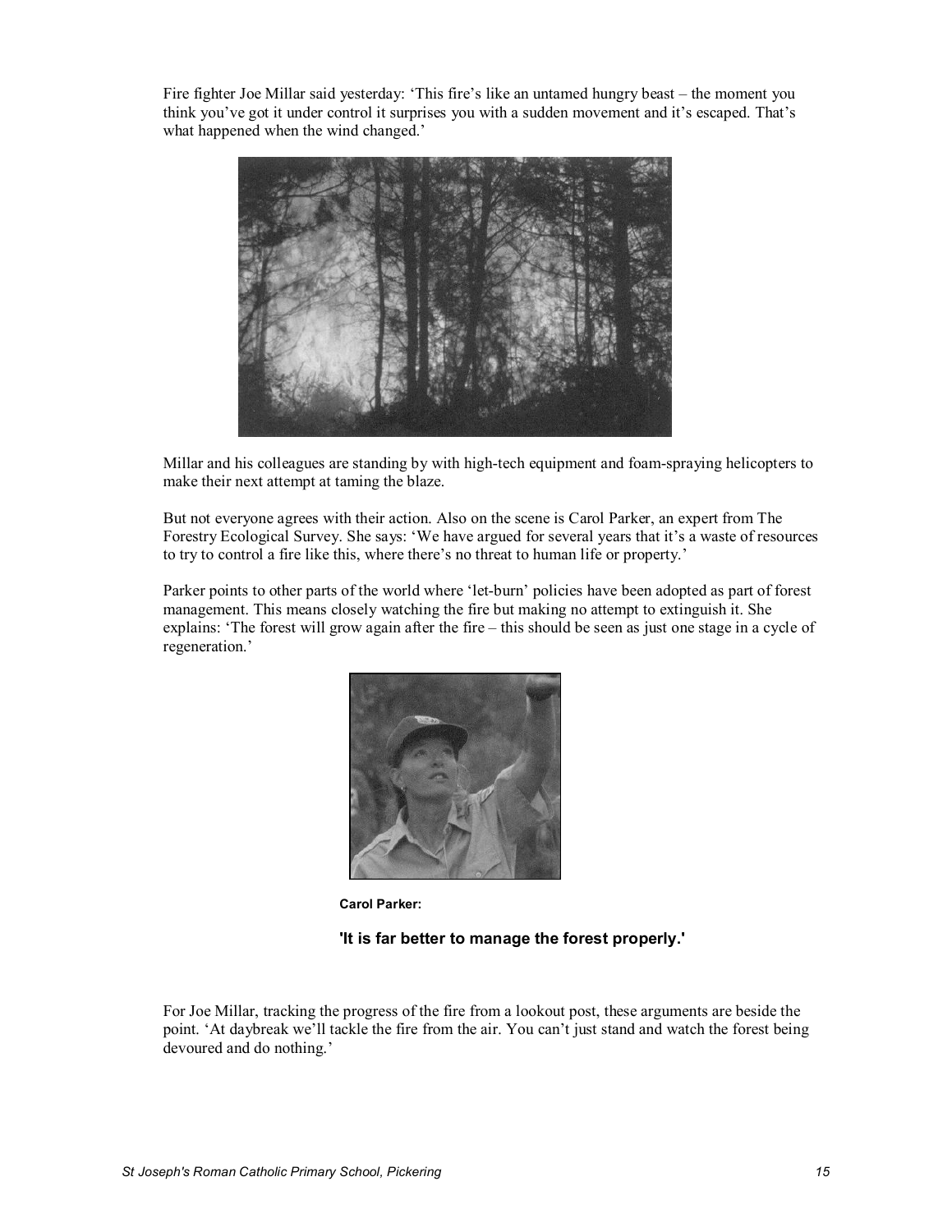| 9. | These questions are about the article Fire threatens thousands of acres.                      |         |  |  |  |
|----|-----------------------------------------------------------------------------------------------|---------|--|--|--|
| 1. | How are the fire fighters trying to put the fire out?                                         |         |  |  |  |
|    | Write down two ways.                                                                          |         |  |  |  |
|    |                                                                                               |         |  |  |  |
|    |                                                                                               | 2 marks |  |  |  |
| 2. | Which of the following facts can be found in the article?                                     |         |  |  |  |
|    | Tick two boxes.                                                                               |         |  |  |  |
|    | The fire is dangerous to people living in the area.                                           |         |  |  |  |
|    | The fire is unpredictable because of the wind.                                                |         |  |  |  |
|    | Fire fighters have succeeded in getting the fire under control.                               |         |  |  |  |
|    | Some people think that fires like this should be left to burn.                                |         |  |  |  |
|    | Nothing can grow after the fire has destroyed the forest.                                     | 2 marks |  |  |  |
| 3. | Why does Carol Parker think the fire should not be put out?                                   |         |  |  |  |
|    |                                                                                               | 1 mark  |  |  |  |
| 4. | Why has the reporter included quotations from Joe Millar and Carol Parker in this<br>article? |         |  |  |  |
|    |                                                                                               |         |  |  |  |
|    |                                                                                               |         |  |  |  |
|    |                                                                                               | 1 mark  |  |  |  |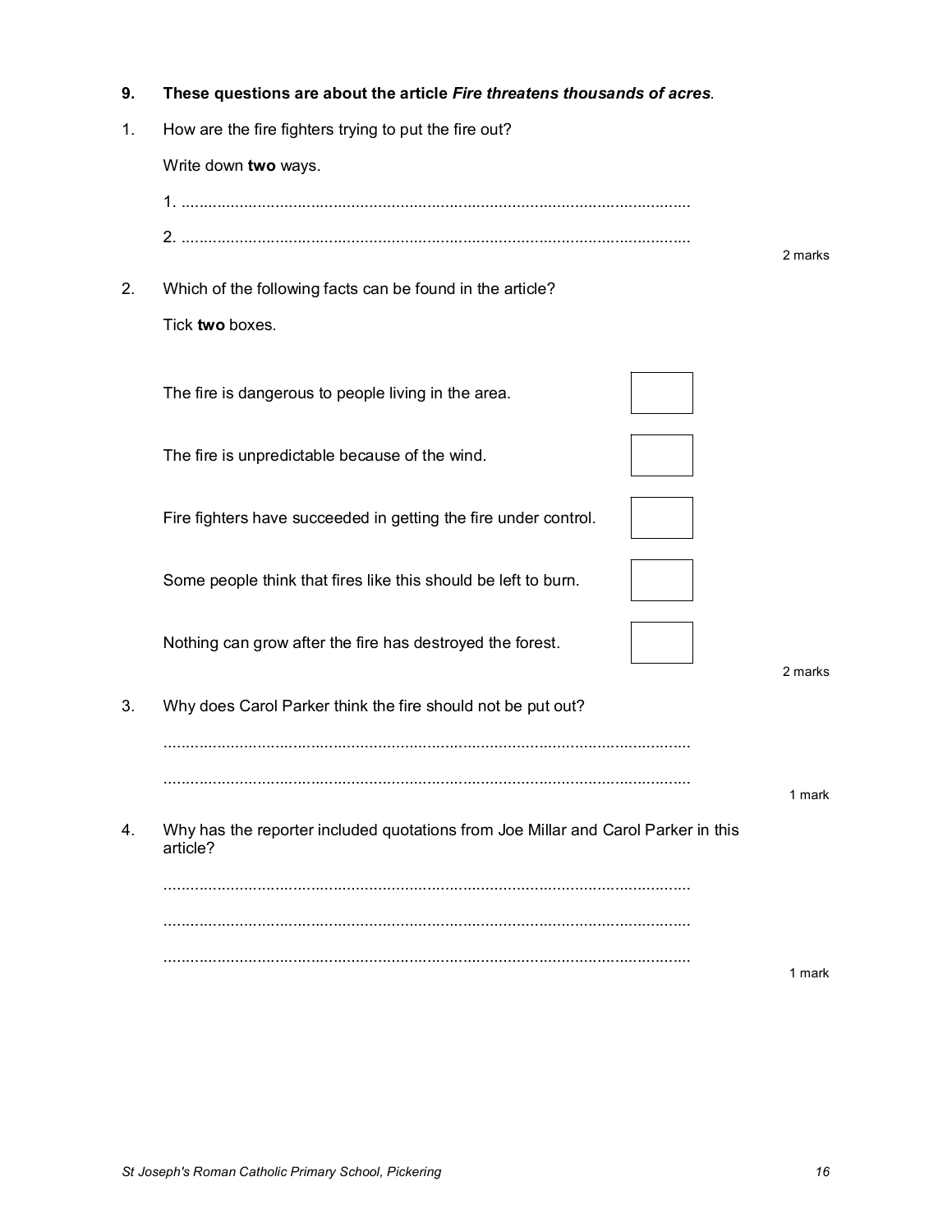5. Joe Millar calls the fire

*an untamed hungry beast.* What does this phrase suggest about the fire? Explain your answer fully. ...................................................................................................................... ...................................................................................................................... ...................................................................................................................... 2 marks **10. These questions are about the whole booklet**. 1. Carol Parker says that the fire should be seen as *just one stage in the cycle of regeneration.* Using what you have read on *The Spark of a New Life*, explain what this means. ...................................................................................................................... ...................................................................................................................... ...................................................................................................................... 2 marks

2. Sentences have been left out of three of the texts you have read.

Match each sentence to the text you think it came from.

Draw one line to each box.

**Birds have been fleeing their nests.**

*information text*

**The animals lifted their heads and sniffed the air.** *newspaper article*

**Animals quickly move to safer parts of the forest.** *extract from story*

1 mark